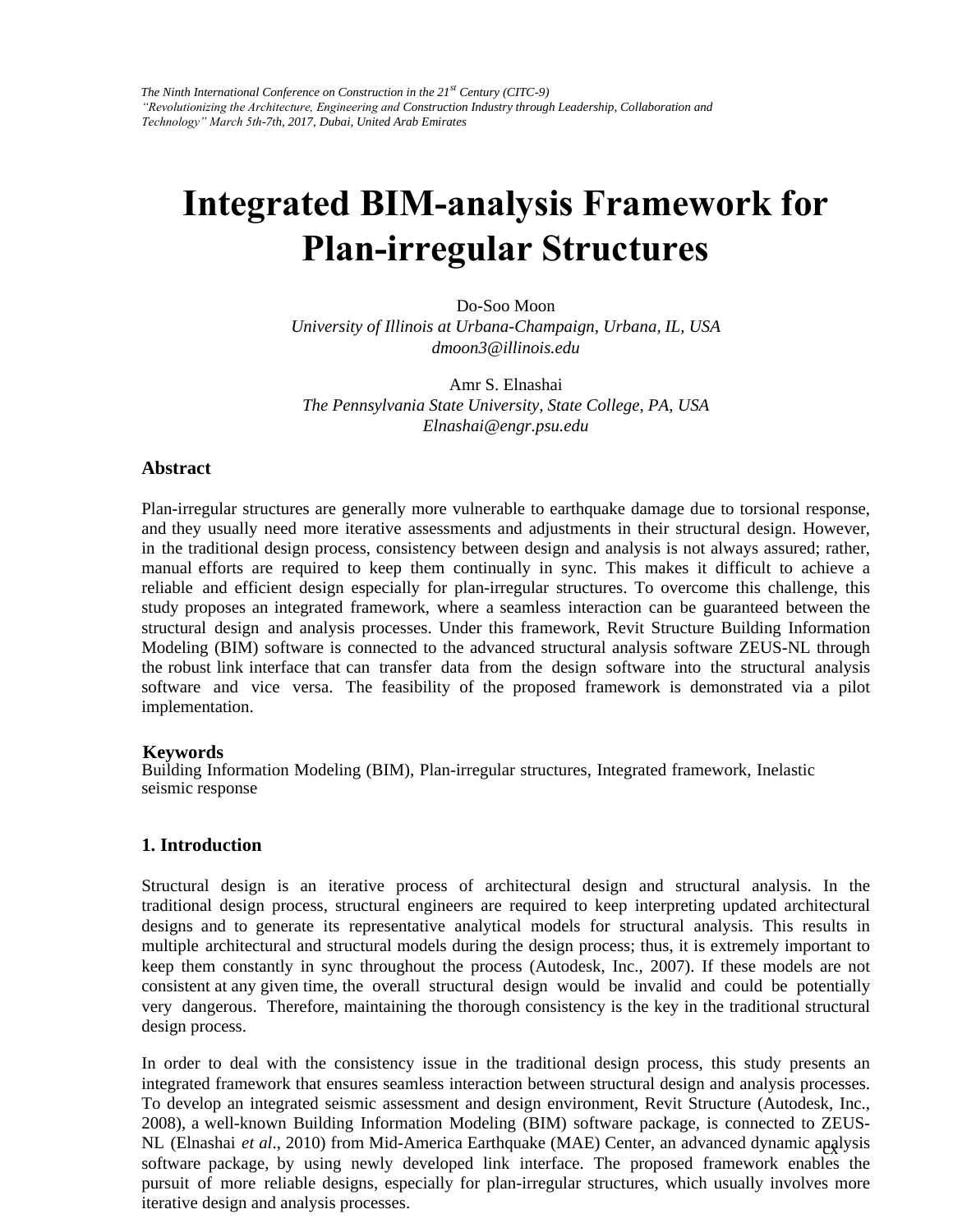# **2. Proposed Framework**

To achieve more reliable and fine-tuned designs, an integrated approach is proposed, combining design and analysis software packages. In this study, one of the innovative BIM software packages, Revit Structure, was employed as the design tool, while one of the most advanced structure analysis packages, ZEUS-NL, was utilized as the structural analysis tool. Then, a bi-directional link interface, named *ZeusNLRevitLink*, was developed, which can transfer data in both directions without any loss of information (Moon, 2012). This link interface is developed by using ExternalCommand in Revit API (Autodesk, Inc., 2009), and Figure 1 briefly shows how it communicates between two software packages. The proposed framework for integration of structural design and analysis is shown in Figure 2.



**Figure 1: Flow Chart of Link Interface**



**Figure 2: Proposed Framework for Integration of Structural Design and Analysis**

A seamless integration of seismic assessment and design processes require the development of robust communication interface between structural design and analysis software. Especially for plan-irregular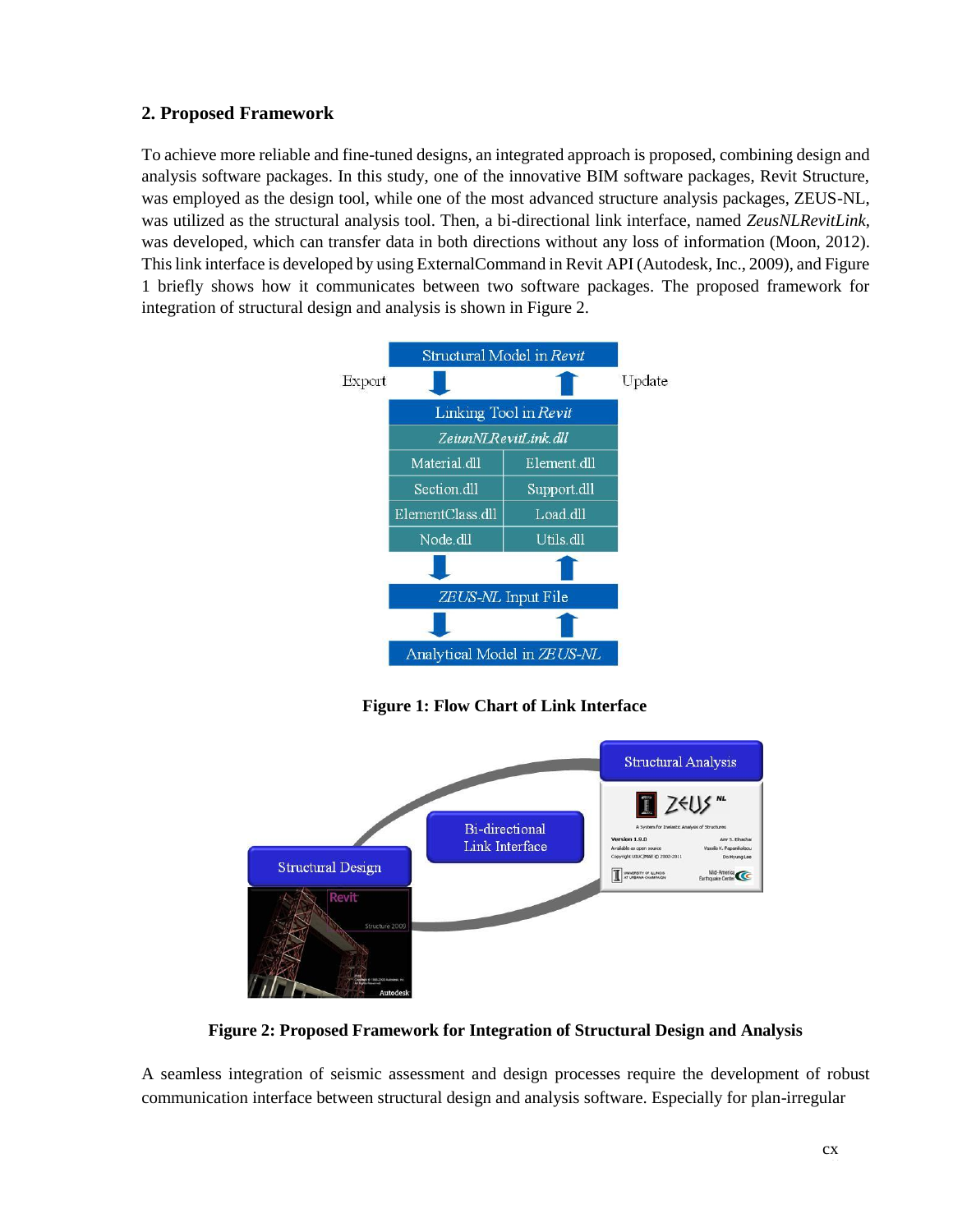structures, the link interface needs to provide the functionality of exporting/updating the non-structural components, which often contribute substantially to the mass and stiffness of a structure, as well as the structural components. The newly developed link interface, *ZeusNLRevitLink*, supports various exporting/updating options for both structural and non-structural components, unlike other exiting linking tools. It has additional functionality useful for plan-irregular structures, such as displaying eccentricity variation and suggested seismic design guidelines.

The general steps in the structural design process with the proposed framework are as follows:

- $\Box$  Import sets of components from the design software and generate a structural model;
- $\Box$  Run an inelastic dynamic analysis and assess the inelastic seismic response;
- $\Box$  Export the results to the design software with instructions for which components need adjustment and how;
- $\Box$  Find suitable components from its library to add in the design software;
- $\Box$  Import into an inelastic dynamic analysis again;
- $\Box$  Iterate the above procedure until the pre-defined criteria are satisfied.

The development of the integrated framework offers a number of advantages, including the following: the elimination of inconsistencies in the structural design process; easy access to various analytical models; the visualization capability to check structural analysis results in a 3-D based software which could give better understanding of the behavior of the structures to designers/engineers and owners/decision-makers.

# **3. Verification Example**

### **3.1 Analytical model**

A three-story, mass-eccentric, reinforced concrete frame structure is utilized to verify the proposed framework. It has two bays in longitudinal direction and one bay in transverse direction, and the length of each bay is 4 m and the height of the frame is 3 m. It is designed to have five percent eccentricity in each story; it has a symmetric stiffness distribution, while mass is distributed asymmetrically. This structure is first created in Revit Structure, and then, using the link interface, an analytical model is generated in ZEUS-NL, as shown in Figure 3.



**Figure 3: Structural Model in Revit Structure and Generated Analytical Model in ZEUS-NL**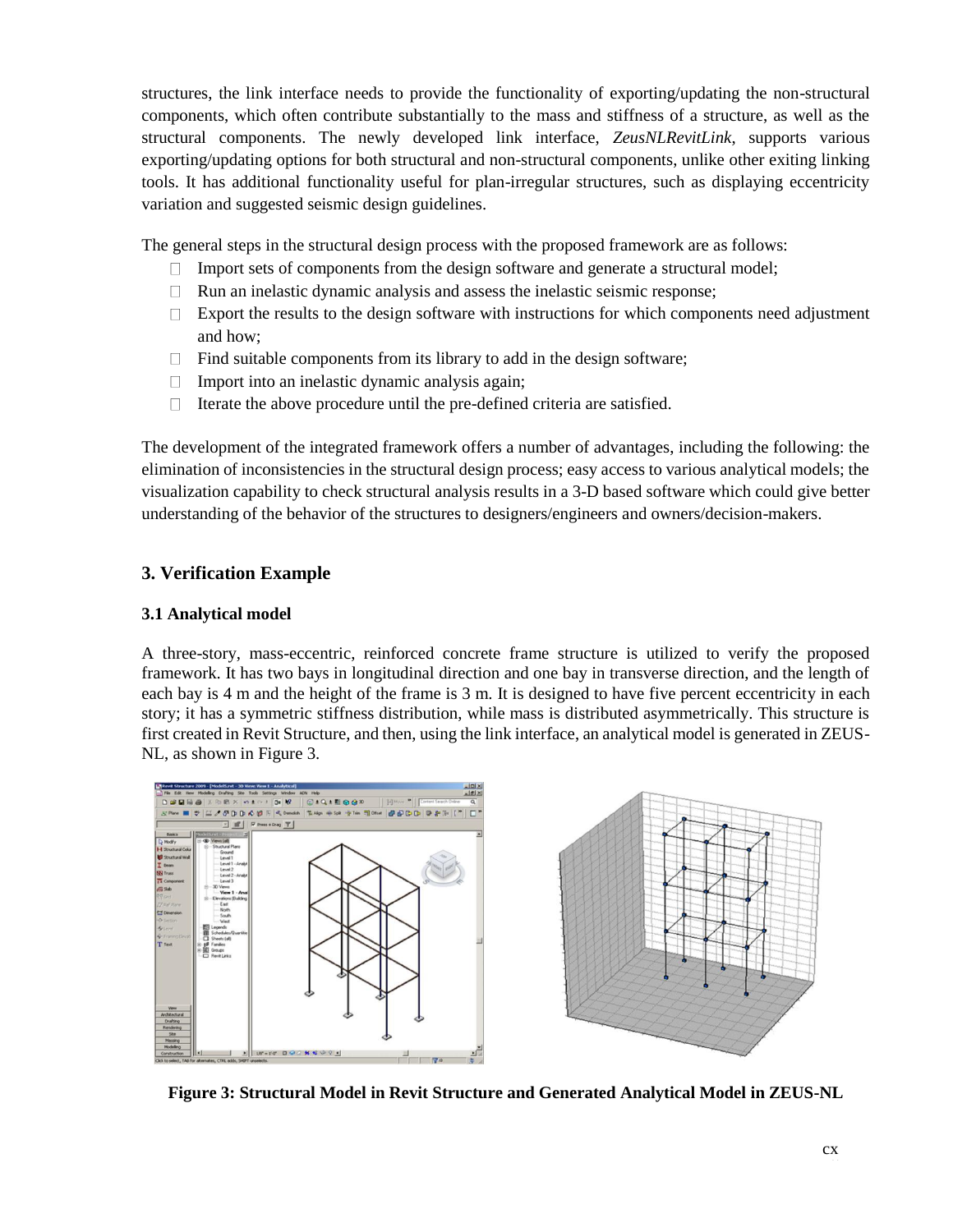#### **3.2 Input Ground Motion**

It is important to include a sufficient number of ground motions which can represent a hazard well when evaluating the performance of interested structures. A previous study by Wen and Wu (2001) showed that median response spectra from 10 sets of ground motions closely matched the uniform hazard spectra in the elastic and inelastic ranges with coefficient of variation of less than 10%. Thus, total ten ground motion records are used in this study. The selected motions are synthetic uniform hazard (10% in 50 years) ground motions for Memphis, Tennessee, based on the "representative" soil profile. Detailed descriptions of them are given in MAE Center Report by Wu and Wen (2003). Figure 4 shows the simulated ground motion records.





#### **3.3 Seismic Response Analysis**

First, inelastic dynamic response-history analysis (RHA) with the analytical model generated in ZEUS-NL is carried out with ten earthquake records, having peak ground accelerations of 0.1g, 0.3g and 0.5g. Then, equivalent lateral force (ELF) analysis, the code-allowed static analysis procedure, is conducted with the design eccentricities adopted in International Building Code (ICC, 2009) and ASCE/SEI 7-05 (American Society of Civil Engineers, 2005). The average values of maximum ductility demands from dynamic RHA and static ELF analysis are compared in Table 1. As the earthquake intensity increases, the code-defined static analysis increasingly underestimates the ductility demand for both flexible- and stiff-side members. It means that the structure, which is designed by considering the misjudged ductility demand from the codeallowed static analysis, would not perform well during a severe earthquake event.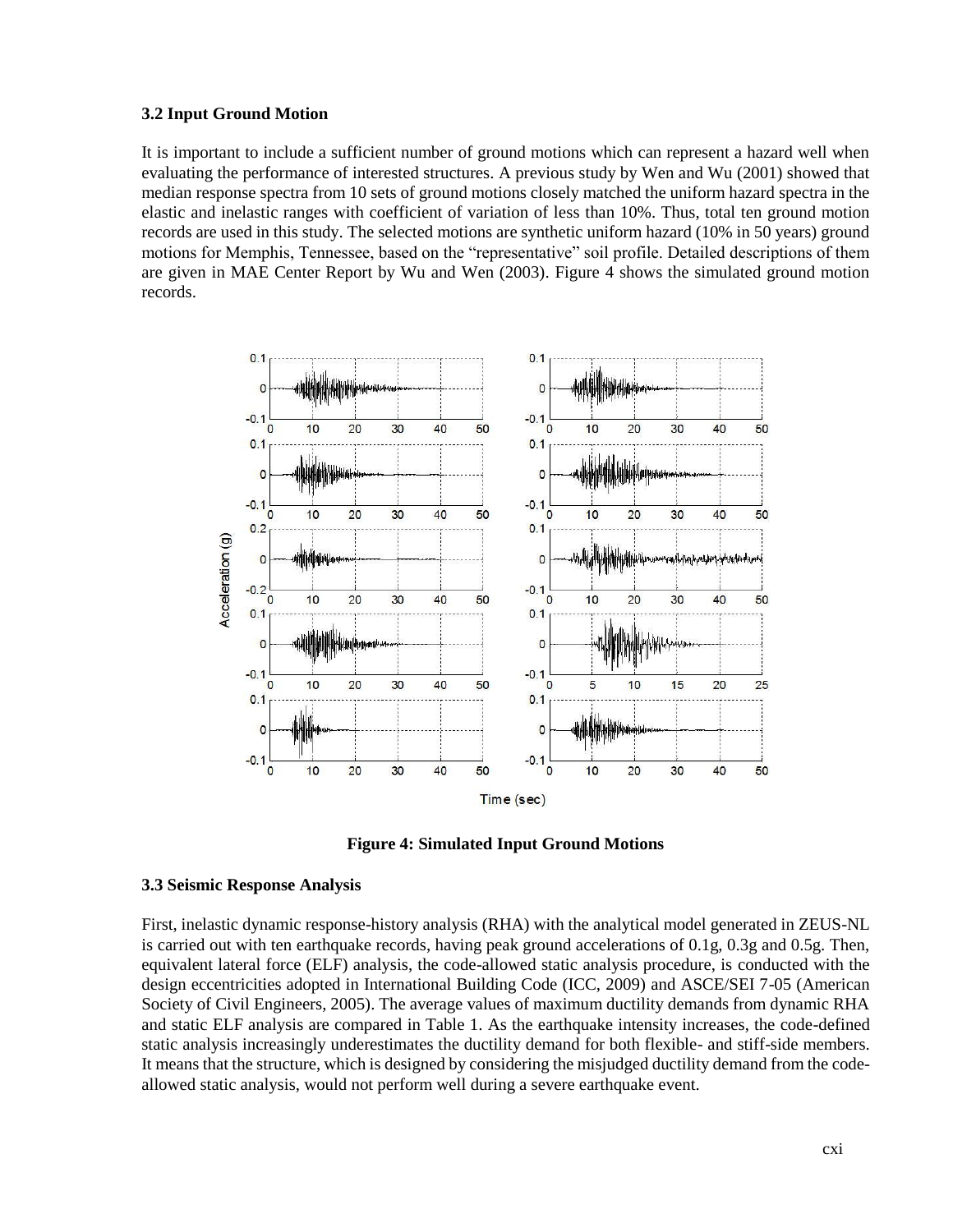|                  |      |            | Flexible-side Members in the First Story | Stiff-side Members in the First Story |            |            |  |  |
|------------------|------|------------|------------------------------------------|---------------------------------------|------------|------------|--|--|
| PGA              | FI F | <b>RHA</b> | Difference                               | EL F                                  | <b>RHA</b> | Difference |  |  |
| 0.1g             | 1.92 | 1.78       | $+0.14$                                  | 1.51                                  | .34        | +0.17      |  |  |
| 0.3 <sub>g</sub> | 2.73 | 3.35       | $-0.62$                                  | 1.73                                  | 2.07       | $-0.34$    |  |  |
| 0.5g             | 317  | 4.51       | -1.34                                    | 2.31                                  | 3.85       | -1.54      |  |  |

**Table 1: Comparison of Average Maximum Ductility Demand**

The given structure has non-coincident centers of mass and stiffness, and it experiences additional torsional response due to the eccentricity between the centers. To improve its seismic performance, the center of stiffness is suggested to move toward the center of mass. This can be done by increasing the stiffness of the lateral load-resisting members on the flexible side. Their cross-sectional dimensions are accordingly changed in the analytical model. Then, this change is immediately reflected to the structural model in Revit Structure with the help of the developed link interface which automatically finds suitable components from its own library and updates the corresponding structural members. This change in the structural model is highlighted in Figure 5



**Figure 5: Updated structural members in Revit Structure**

The updated structural model in Revit Structure is exported again to ZEUS-NL to evaluate the seismic performance of the new design. The analysis results are shown in Table 2. A comparison of the results from the new and original designs demonstrates that a better design is achieved with the proposed framework.

|                  |      |      | Flexible-side Members in the First Story | Stiff-side Members in the First Story |      |            |  |  |
|------------------|------|------|------------------------------------------|---------------------------------------|------|------------|--|--|
| PGA              | EL F | RHA  | Difference                               | EL F                                  | RHA  | Difference |  |  |
| 0.1g             | l.63 | .44  | +0.19                                    | 1.52                                  | 1.38 | +0.14      |  |  |
| 0.3 <sub>g</sub> | 2.26 | 2.36 | $-0.10$                                  | 2.01                                  | 2.18 | $-0.17$    |  |  |
| 0.5g             | 2.81 | 3.45 | $-0.64$                                  | 2.89                                  | 3 29 | $-0.40$    |  |  |

|  |  |  | Table 2: Comparison of Average Maximum Ductility Demand of a New Design |  |  |  |
|--|--|--|-------------------------------------------------------------------------|--|--|--|
|  |  |  |                                                                         |  |  |  |
|  |  |  |                                                                         |  |  |  |
|  |  |  |                                                                         |  |  |  |

## **4. Summary**

This study introduces an integrated seismic assessment and design framework for plan-irregular structures. The traditional structural design requires manual efforts to keep the design and analysis